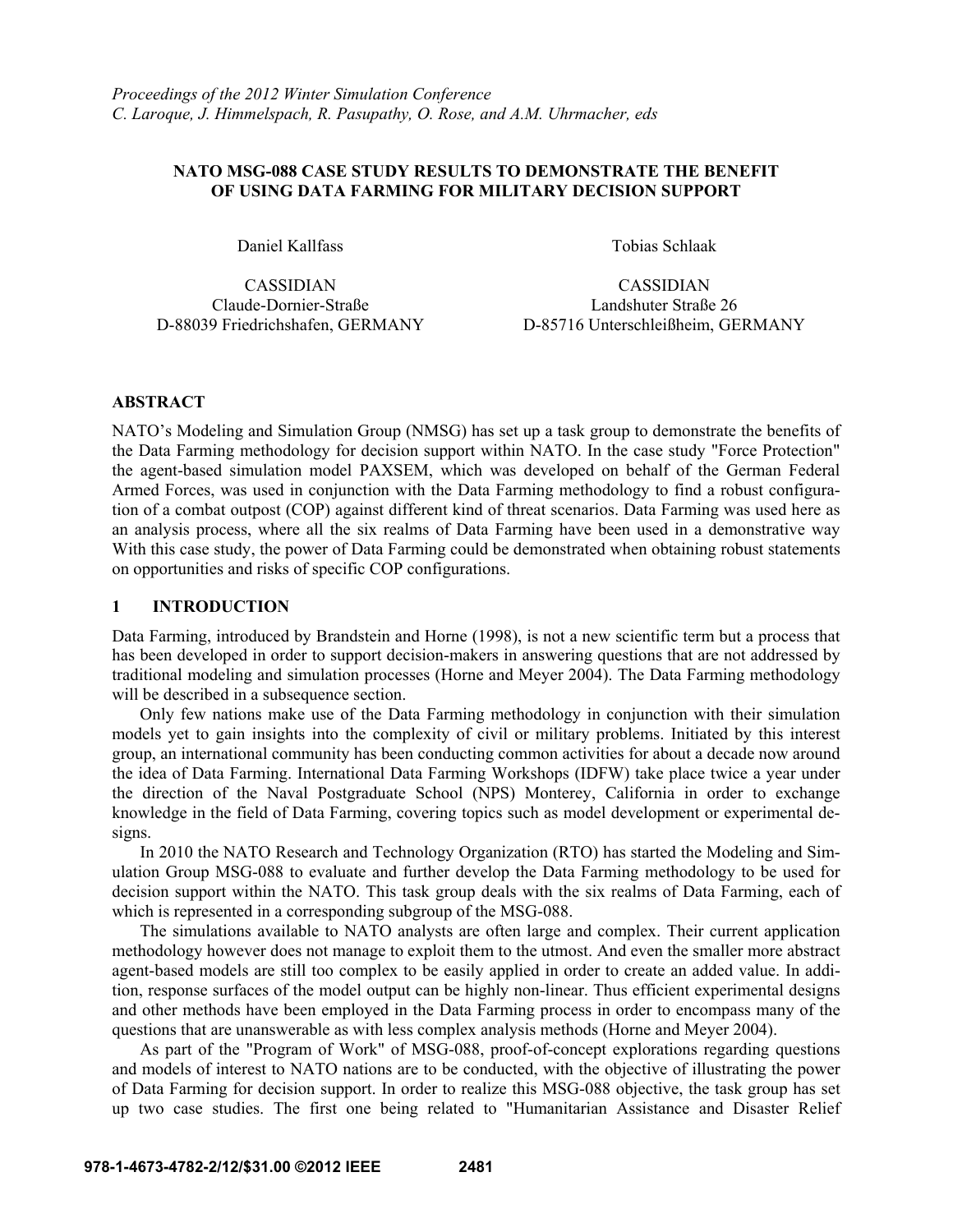(HA/DR)", whereas the second case study involves in the topic "Force Protection". Consequently, to seize the corresponding challenges two NATO working groups have been established, both contributing to IDFW.

 With the subsequence chapters this paper describes the results of the case study "Force Protection" where the Data Farming methodology was applied using the German agent based simulation system PAXSEM in order to answer military operational questions on how to protect a combat outpost (COP), possibly with the support of joint fire assets in an Afghan mission setting against strong and coordinated insurgent forces.

# **2 THE DATA FARMING METHODOLOGY**

The Data Farming methodology applies a simulation-based, holistic and iterative approach to analyze complex systems. In general, the challenge of all simulation systems is the fact, that running *one* simulation only provides *one* singular result regarding just the *one* given situation and circumstances. In this case, no conclusions as to different circumstances - including (identification of) best / worst case scenarios - can finally be drawn. A wider description of the underlying system would be most valuable to obtain a deeper insight.

 This awareness gave rise to the establishment of Data Farming, a simulation based analysis process that is:

- applicable for quantitative analysis of complex questions
- to enable "what if" analyses
- to gain robust results
- to compare results based on defined measurement categories.

 The nucleus of Data Farming builds on myriad simulation runs, conducted on high-performance supercomputers, with numerous input parameters varied along a deliberately defined plan, measuring the output and finally examining the mutual interrelation as depicted in Figure 1.

| <b>Research objectives</b>                                      |                                                                                                        |                                              |                                                 |  |  |  |
|-----------------------------------------------------------------|--------------------------------------------------------------------------------------------------------|----------------------------------------------|-------------------------------------------------|--|--|--|
| simulation specific operationalization of examination questions |                                                                                                        |                                              |                                                 |  |  |  |
| simulation model                                                |                                                                                                        |                                              |                                                 |  |  |  |
| input parameters                                                | <b>G</b> CASSIDIAN                                                                                     | simulation output                            | <b>Measures of</b><br>Effectiveness (MoE)       |  |  |  |
| decision factors<br>noise factors                               | $\cdot$ cause – effect – model<br>· multi agent system<br>· representation of single detailed entities |                                              | e.g. own casualties<br>e.g. identified entities |  |  |  |
| BCDEF<br>$\ldots$ N<br>А                                        |                                                                                                        | SO SO SO SO SO<br><b>SO</b><br>$\cdots$<br>n |                                                 |  |  |  |

Figure 1: the concept of Data Farming

 Within this scene, Data Farming enables to check assumptions, to gain new insights into relevant relationships and, last but not least, to obtain more robust statements on opportunities and risks of specific mission situations. Briefly, to obtain a more detailed insight into the properties of the examined complex system. This is achieved through a deliberate alternation of parameter values of decided input parameters that are depicted a priori, assuming them to be crucial as regards the measures of effectiveness. Data generated thusly can be of different nature. Dependant on its extent the following analysis can be exploratory or descriptive.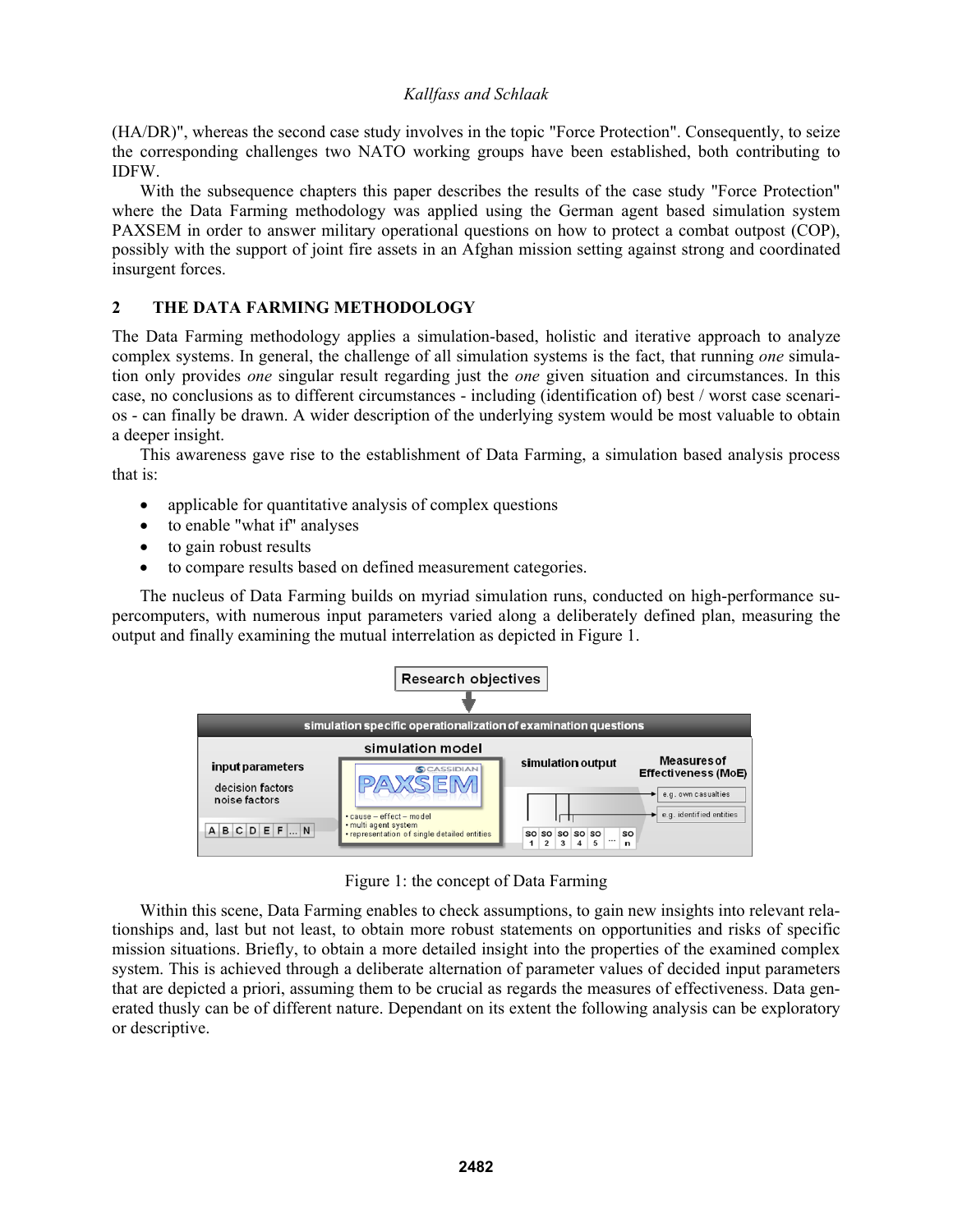Data Farming is an iterative team process (Horne and Meyer 2004). Figure 2 presents the Data Farming process as a set of embedded loops that reflect the six realms of Data Farming (Horne and Meyer 2010):

- 1. Collaboration
- 2. Rapid prototyping of scenarios
- 3. Model development
- 4. Design of experiments
- 5. High performance computing
- 6. Data analysis & visualization



Figure 2: the iterative Data Farming process

 Data Farming should be regarded question-centric at any stage. It engages an iterative process that scientifically and systematically refines an operational question from its initial raw version (commonly colloquially formulated) into a corresponding answer (at best in a most suitable jargon).

 Once injected into the process the operational question sets the scene for the derivation of an overarching examination question serving as a central research objective. The replenishment with additional less aggregated questions is commonly necessary to describe the successive analysis activities more precisely. Within the boundaries set by this groundwork, a scenario is defined in close **collaboration with subject matter experts (SME) representing the first realm**. The scenario serves as a behavior framework within which relevant environment-specific rules of behavior are imposed upon the agents involved. Although lacking a commonly recognized definition, an agent may be described as an autonomously deciding system existing in a complex dynamic environment and conducting reasonable actions in order to pursue definite goals (Woolridge 2002:5). The modeled agents are part of a deliberate plot that represents the basis of examination.

 The **second realm "Rapid Prototyping of Scenarios"** emphasizes the importance of scenarios as a crucial qualification to answer the initial questions. A rapidly generated scenario accelerates and drives the scenario discussion and its correct implementation into a specific simulation model. The resulting scenario should not only include the definition of the Measures of Effectiveness (MOEs) and the input parameters including corresponding value ranges varied through the Data Farming experiment. Also the expected interrelation of input parameters and command variable are to be formulated (ITIS 2011:14). The input parameters can be divided along their persuasibility into decision factors that a decision maker may influence (e.g., the number of soldiers within a COP) and noise factors that cannot be influenced (e.g., the size of an insurgent group). This represents the **third realm "Model Development"** where a model needs to be developed enabling to simulate the required scenario on the required level of detail with the given set of input parameters and MOEs. Verification of the scenario's electronically version by the involved subject matter experts is again crucial as to the final acceptance of all examination results.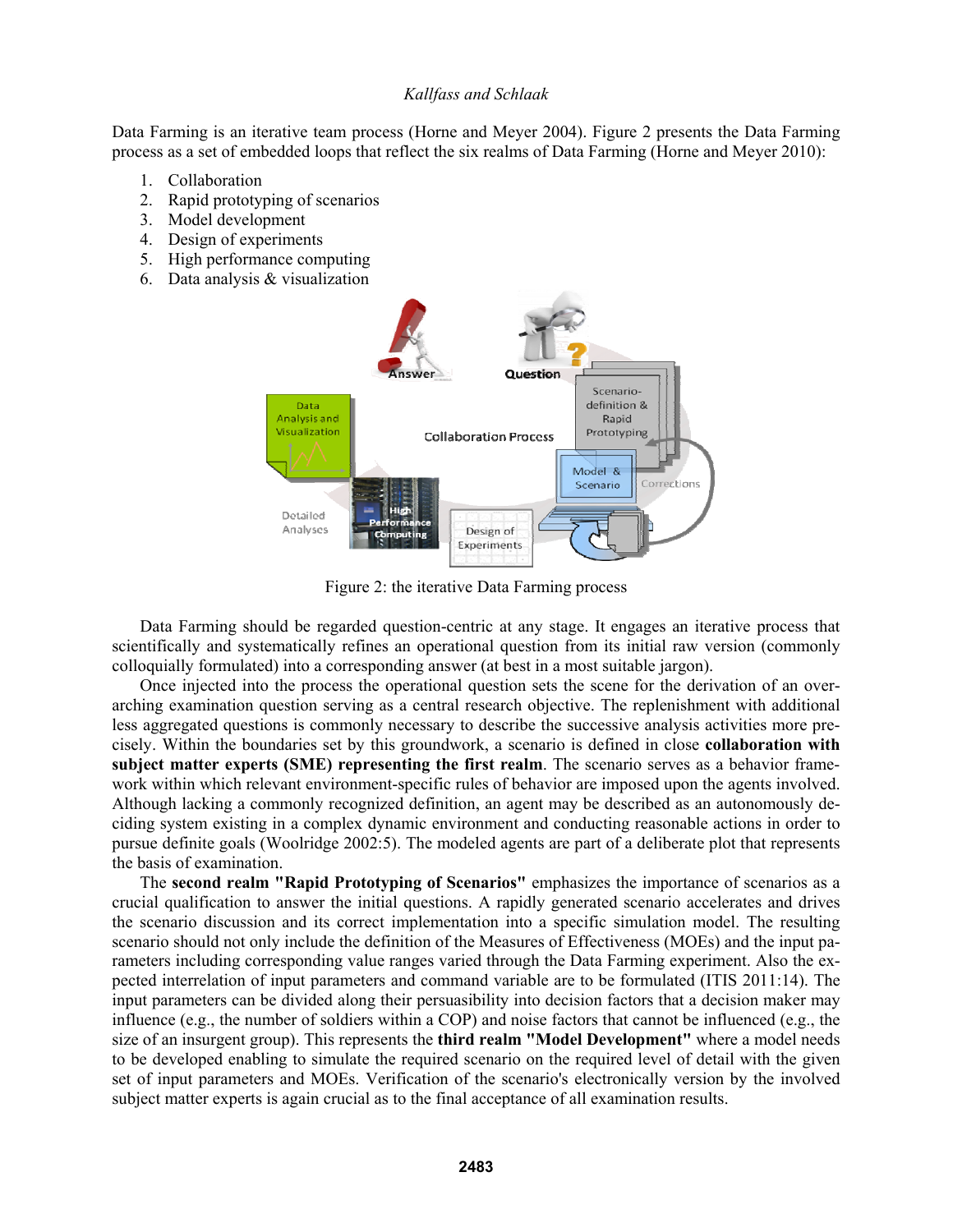The **fourth realm "Design of Experiments" (DoE)** comprises the statistical experiment planning. DoE can cut down the sampling requirements by orders of magnitude, yet make it possible and practical to develop a better understanding of a complex simulation model. As stated in Sanchez (2006) a welldesigned experiment allows the analyst to examine many more factors than would otherwise be possible, while providing insights that cannot be gleaned from trial-and-error approaches or by sampling factors one at a time.

 The multiplicity of the numerous individual simulation runs manifests how Data Farming can bring its major advantages into play. The **fifth realm "High Performance Computing" (HPC)** copes with the techniques to efficiently run thousands of simulation runs on high performance computer clusters thus providing reasonable runtimes even for encompassing experiments.

 Finally, the **sixth realm is "Data Analysis and Visualization"** which involves techniques and tools for data processing of huge datasets resulting from the Data Farming experiment. The concluding statistical analyses examine the comprising data upon anomalies, outliers, unexpected developments or simply the underlying interdependencies as described above.

## **3 SETUP OF THE CASE STUDY EXPERIMENT**

This section gives some detailed insight into the setup and results of Data Farming activities within NATO's MSG-088.

## **3.1 Examination Questions**

The overall examination question has been defined as:

 *In order to effectively protect a COP, which tactics / equipment are most robust against different kinds of threats?*

To answer that question, the following three sub-questions have been derived:

- *1. Is there a COP configuration that performs consistently well?*
- *2. What is the most dangerous threat and how does the robust COP work for that threat?*
- *3. Under which circumstances can joint fire support improve the survivability of the COP?*

 The overall examination question also implies the investigation of the chosen solution's robustness. Hence, to incorporate this aspect, the agreed approach was to run the different COP setups or strategies against different kinds of insurgent threats. From the resulting matrix the average performance of a specific COP setup was intended to be determined.

#### **3.2 Scenario**

A simulation-based analysis manifests best in the formulation of a scenario. However, in accordance with NATO's Code of Best Practice for C2 Assessment, it is only one part of a larger analytical methodology (NATO 2002:182). Beyond, Data Farming rather satisfies the general need for multiple scenarios when intending to cover the problem space through its indigenous variation of parameters. In that context, the first two realms of Data Farming go hand in hand with the above mentioned NATO document.

The following section gives an overview of the general scenario setup and plot.

 A COP is operational next to an Afghan village. Figure 3 visualizes the geographical deployment. It is equipped with various sensor and weapon systems which help to identify enemies and hence protect itself. Both sensors and effectors are installed inside and outside the COP.

Sensors inside the COP may be positioned e.g. on set-up watchtowers or placed on vehicles, whereas external sensors could be positioned at an observation point (OP) on a nearby hill to get a better overview over the area. Additionally, UAVs can be used to improve the recognized operational picture (ROP) temporarily and a Quick Reaction Team (QRT) at COP command allows instantaneous checks on potential enemies prior to their attack on the COP.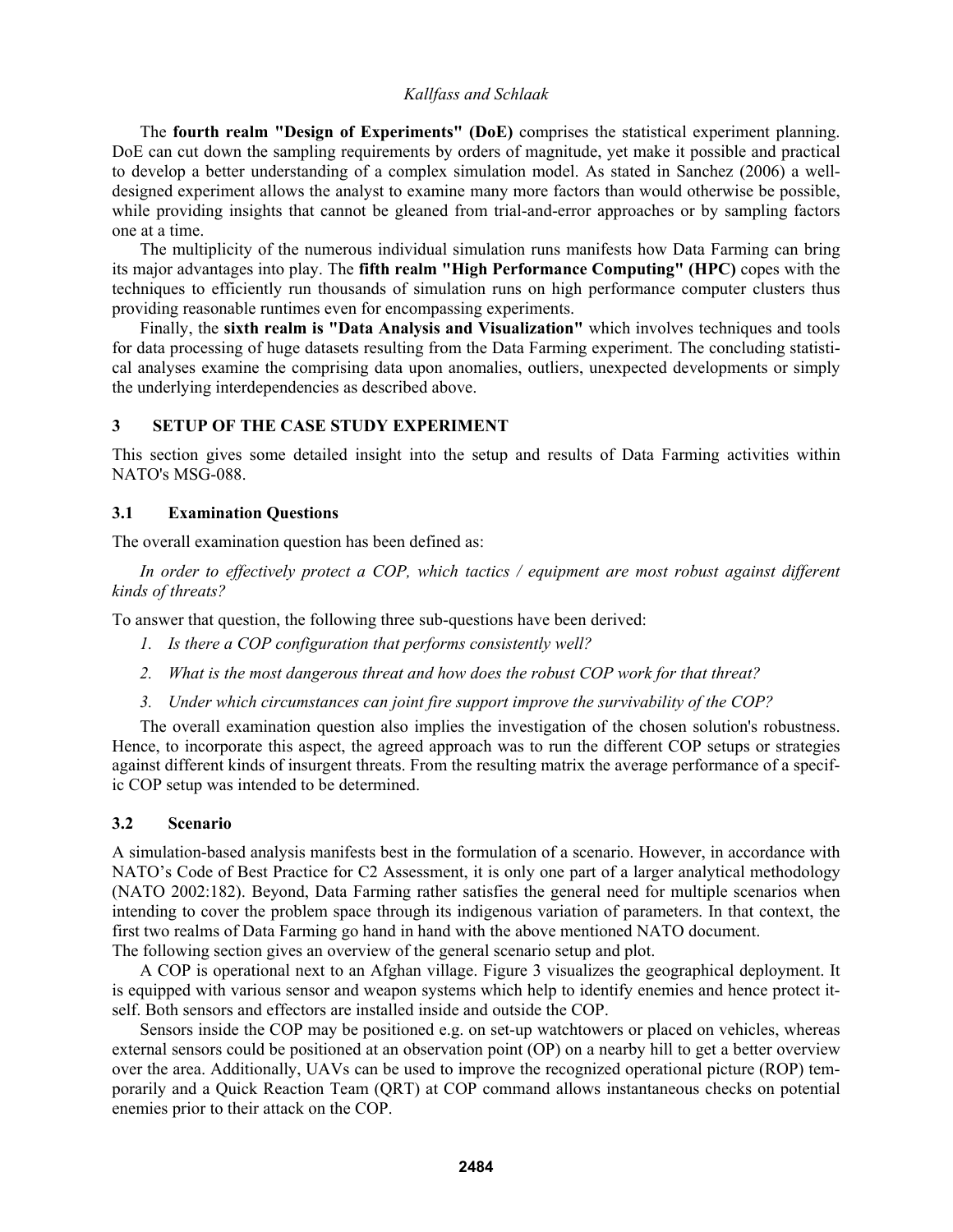In terms of effectors, the COP has access to weapon systems stationed inside the COP, like the soldiers' rifles, mortars and mounted effectors on the vehicles. From outside the COP, joint fire support in form of helicopters, fixed wing aircrafts or artillery can be requested, once a suitable target has been identified.

 Offensive activities initiated by the enemy forces have been defined twofold. Attack takes place either in the form of homogenous long distance attacks with the help of mortars or rocket launchers, or in the form of a force-on-force attack, seeking direct confrontation.



Figure 3: scenario force-on-force attack on COP

#### **3.3 Simulation Model**

Contemporary problems are coined by a rising complexity. Data Farming is applied in accordance with Ashby's law of requisite variety, postulating that complex problems need complex methods for their solutions.

 Ideally, an examination is proceeded by the orchestration of a set of applicable tools (NATO 2002: 215). However, this preparation too often rivals the time offered for problem solving (Bleicher 2004:45) and exploitation of existing technology is a valid compensator. In the depicted project, a compulsory initial question-centric comparison (ITIS 2011) of the needed simulation capabilities (TO BE) and the existing resources (AS IS) led to a further development of the German agent-based simulation system PAXSEM, which was used along with the German Data Farming environment for modeling the given scenario situation and analyzing the posed questions. The latter consists of a Data Farming management software offering a user friendly GUI for defining, executing and analyzing Data Farming experiments being run on the nationally hosted high performance computer clusters.

 PAXSEM is an agent-based simulation model developed by CASSIDIAN since 2008 on behalf of the German Bundeswehr. PAXSEM enables a detailed, physically based representation of technical systems as regards the combined application of sensors (optical/infrared/radar) and effectors (point/area weapons, rockets/controlled missiles/fire-and-forget). All contained agents act according to their predefined complex rule sets just like in the real world. Within PAXSEM, as a multi-agent system, their individual behavior is coined by mutual influences. Unlike their isolated behavior, the collective behavior of all agents cannot be accurately predicted. PAXSEM hence represents complex systems.

 Furthermore, it allows the highly resolved 3D visualization of technical-tactical scenarios and plots. Within these, military units are represented as agents in a granularity from single entity to enforced company level. The simulation environment offers a flexible level of detail which is to be aligned with the examination subject. In order to generate even more added value, its expandability comprises the combina-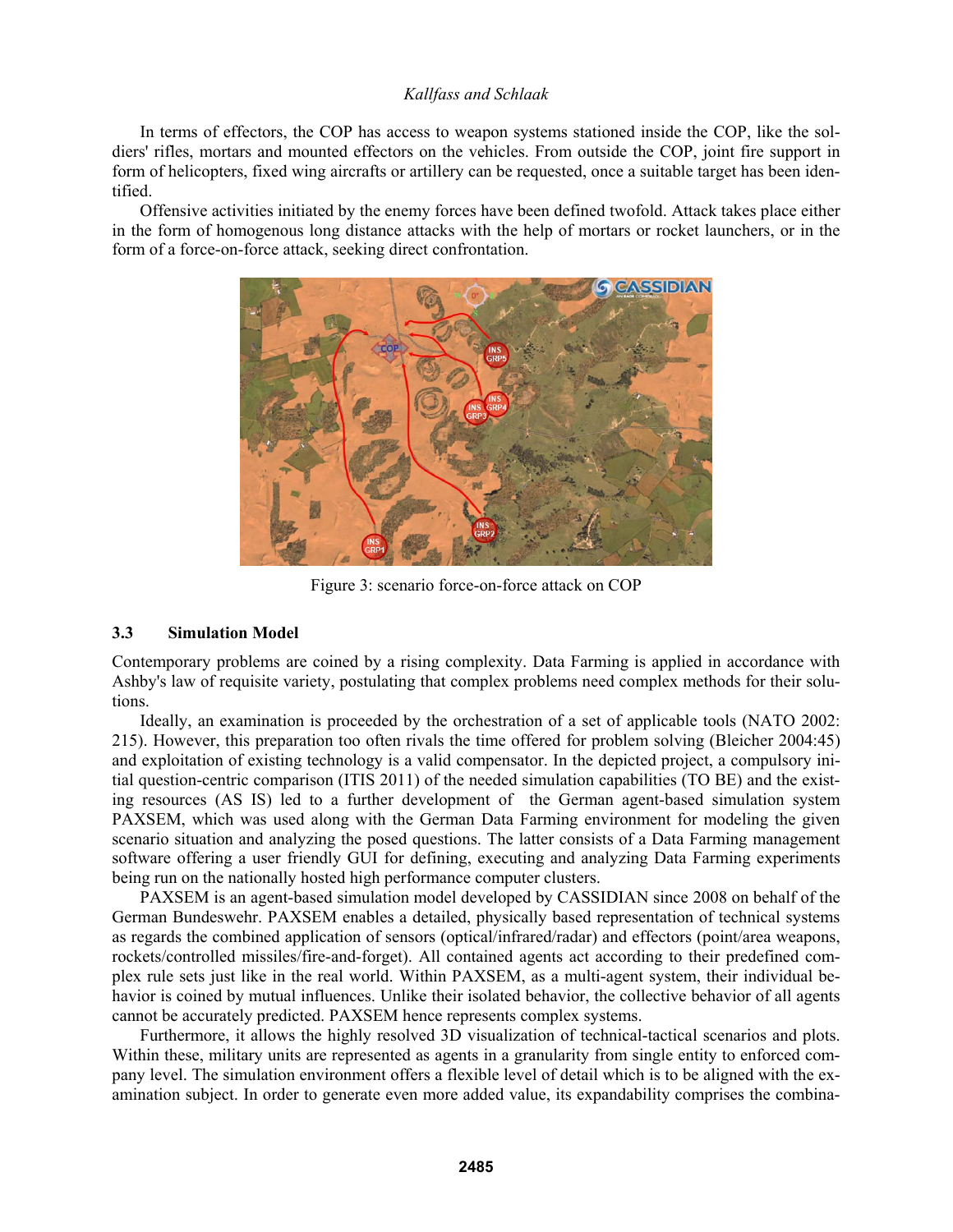tion with third party models (e.g., weapon effect service), detailed modules (e.g., communication model), free-to-choose landscapes and real systems (e.g., in a testbed).

 PAXSEM brings substantial support to operational activities through enhancing the formulation of standing operational procedures of technical systems in military scenarios or the pre-testing of potential, jointly provided solutions towards skill gaps. By definition, PAXSEM qualifies to address multiplecriteria evaluation problems with its overarching rationale of a known number of alternatives to be examined in broader width. Additionally, PAXSEM has provided support to military procurement through evaluation of performance of existing systems or systems in procuration (i.e., virtual prototyping), the analysis of different sensor / effector systems, all coming with the possibility to immediate, transparent and reproducible examination of systems alternatives.

## **3.4 Measures of Effectiveness**

For the purpose of simplification, only two Measures of Effectiveness (MOEs) will be depicted within this paper. The following MOEs have been identified as being suitable to actually identify the performance of the course of action in terms of the initially formulated overall question:

- The total number of own casualties
- The percentage of own casualties

 The robustness of the COP can be defined as a steady success against varying strength / capabilities / tactics of enemy forces. Therefore the above MOEs may also be incorporated into a quadratic loss function that does not only take into account the average performance of a COP (mainly the mean value of total/percentage of casualties) but also the deviation of the results.

## **3.5 Design of Experiment**

For the described scenario, various input factors have been defined that are deemed likely to have an influence on the course of the scenario and the outcome in terms of the defined MOEs. As described in chapter 2, the input parameters may commonly be divided into "decision factors" that a decision maker may influence and "noise factors" that may not be influenced. In this scenario all factors that define the properties of the own forces of the COP are treated as decision factors and all factors that define type and threat of the enemy forces are treated as noise factors.

 The 21 decision factors of the own forces listed in Table 1 consist of 13 discrete, 1 continuous and 7 categorical decision factors. They may be further divided in factors that make up the weapon systems within the COP (e.g., number of rifles, number of snipers) and indirectly define the number of required soldiers within the COP. Each weapon system's effectiveness is defined by the factors "available ammunition factor" and "marksmen proficiency level". The following factors influence the sensor systems (e.g., #UAVs, #Observation Points). Finally the last two decision factors define the availability of a joint fire asset and its latency once fire support is requested.

| <b>Decision factor</b>            | <b>Scale</b> | <b>Value Range</b>                              |
|-----------------------------------|--------------|-------------------------------------------------|
| #rifles $(5,56$ mm)               | discrete     | [0:49]                                          |
| #medium MG $(7,62$ mm)            | discrete     | [0;9]                                           |
| #guided rockets                   | discrete     | [0;9]                                           |
| #unguided rockets                 | discrete     | [0;9]                                           |
| #sninger                          | discrete     | [0;4]                                           |
| mortar and mortar tactics         | categorical  | none / 1 in COP / 1 in OP / 1COP+1OP /          |
|                                   |              | 2 in COP /2 in OP                               |
| #heavy armed vehicles             | discrete     | [0;8]                                           |
| heavy armed vehicle weapon system | categorical  | machine canon (20mm) / grenade launcher         |
| #medium armed vehicles            | discrete     | [0;8]                                           |
| medium vehicle weapon system      | categorical  | medium MG $(7,62 \text{mm})$ / grenade launcher |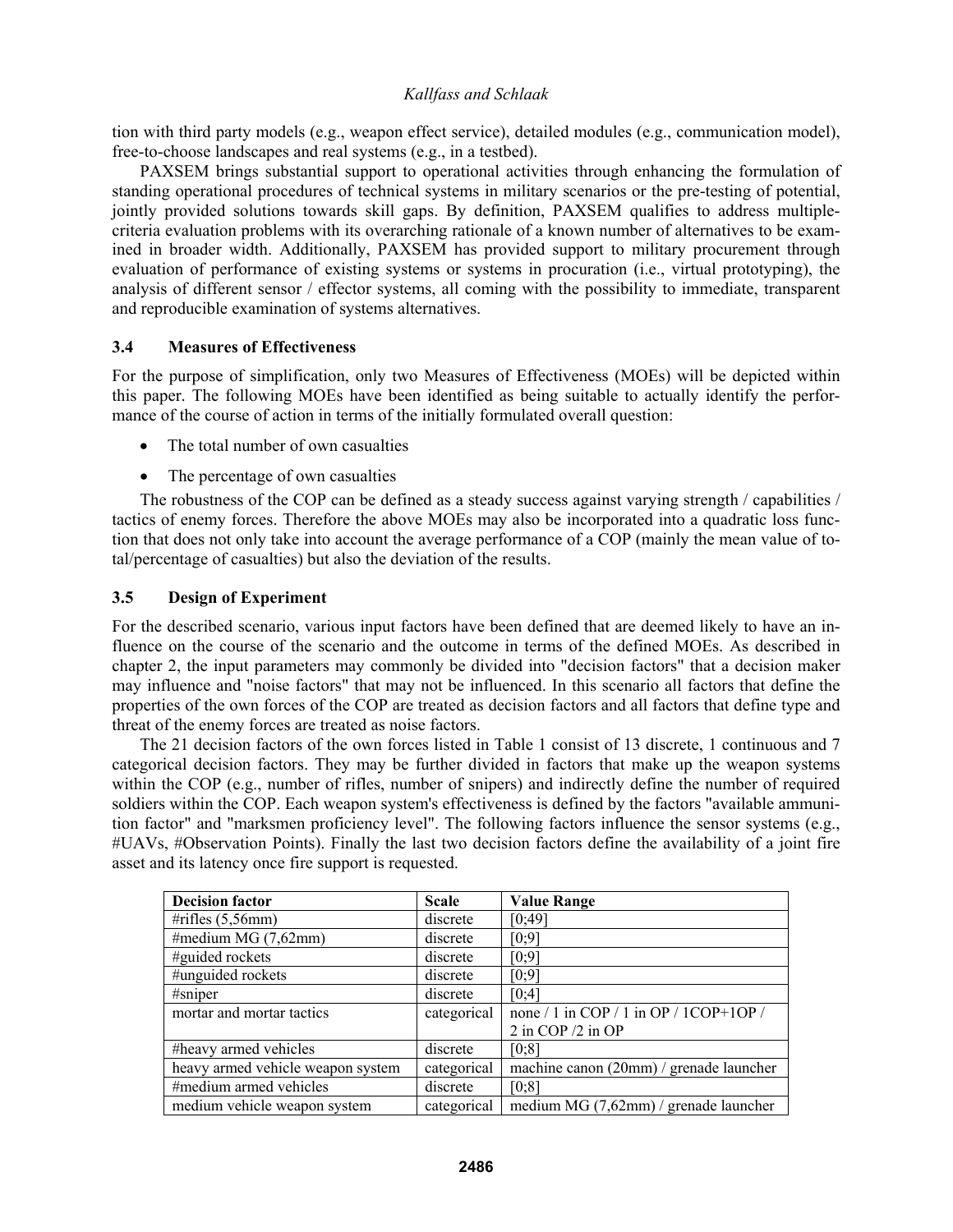| #unprotected vehicles               | discrete    | [0;8]                                      |
|-------------------------------------|-------------|--------------------------------------------|
| unprotected vehicle weapon system   | categorical | medium MG (7,62mm) / grenade launcher      |
| available overall ammunition factor | discrete    | [1;5]                                      |
| marksmen proficiency level          | categorical | low / medium / high                        |
| #QRT (Quick Reaction Teams)         | discrete    | [0;1]                                      |
| #UAV                                | discrete    | [0;2]                                      |
| type of UAV                         | categorical | small / medium                             |
| #OP towers within COP               | discrete    | [0:1]                                      |
| $\#OP$ towers outside COP           | discrete    | [0;1]                                      |
| type of fire support                | categorical | none / fixed wing / helicopter / artillery |
| latency factor joint fire support   | continuous  | $[0;100\%]$                                |

#### Table 1: 21 decision factors

 The 13 noise factors of the enemy forces' configuration listed in Table 2 consist of 6 discrete, 4 continuous and 3 categorical noise factors. The first noise factor is the marksmen proficiency level, corresponding to the decision factor above. The second factor defines the type of INS attack on the COP. This may either be a long distance attack (LDA) or a force on force attack (FOF). The FOF attack can further be divided in a FOF attack with one single large and well-coordinated group (FOF LARGE GRP) or multiple distributed small groups (FOF DISTRIBUTED). For each type of attack different noise factors are taken into account (e.g., the third factor "LDA:#INS" which defines the number of INS for a long distance attack).

| Noise factor                     | <b>Scale</b> | <b>Value Range</b>                       |
|----------------------------------|--------------|------------------------------------------|
| Marksmen proficiency level       | categorical  | LOW / MEDIUM / HIGH                      |
| <b>INS</b> Tactics               | categorical  | LDA / FOF LARGE GRP / DISTRIBUTED        |
| LDA: #INS                        | discrete     | [1;5]                                    |
| LDA: #EMPLACEMENTS               | discrete     | [1;5]                                    |
| <b>LDA: INS SPEED</b>            | categorical  | running / walking / crawling / motorized |
| LDA: %RPG                        | continuous   | $[0-100\%]$                              |
| FOF DISTRIB: #GROUPS             | discrete     | [3;5]                                    |
| FOF DISTRIB: #INS PER GROUP      | discrete     | [5;10]                                   |
| FOF LARGE GRP: #INS              | discrete     | [50;100]                                 |
| FOF: %RPG within group           | continuous   | $[0\%;20\%]$                             |
| FOF: %HMG within group           | continuous   | $[0\%;20\%]$                             |
| FOF: %MORTAR within group        | continuous   | $[0\%;10\%]$                             |
| FOF: #improvised rocket launcher | discrete     | [0;2]                                    |

#### Table 2: 13 noise factors

 With the given large number of factor and ranges, a fully gridded design, combining all possible values of all factors, is not appropriate. The number of required design points and the tantamount number of required simulation runs (without replications) would be around  $2.5 * 10<sup>27</sup>$ . Therefore choosing an appropriate DoE is essential for this case.

 In contemporary literature, many designs of experiments can be identified. A broad overview may be found at Sanchez (2006). The problem that most design of experiments have is coping with categorical factors.

 Due to the mixture and combination of the chosen input factors, of which some are numerical and others categorical, the *Nearly Balanced Nearly Orthogonal Mixed Design* which was developed at the Naval Postgraduate School in Monterey, California (Vieira Jr. et al. 2011) was chosen. This design offers the following characteristics (for the purpose of simplification the measures like variance inflation factors (VIF) are not explicitly depicted for this paper):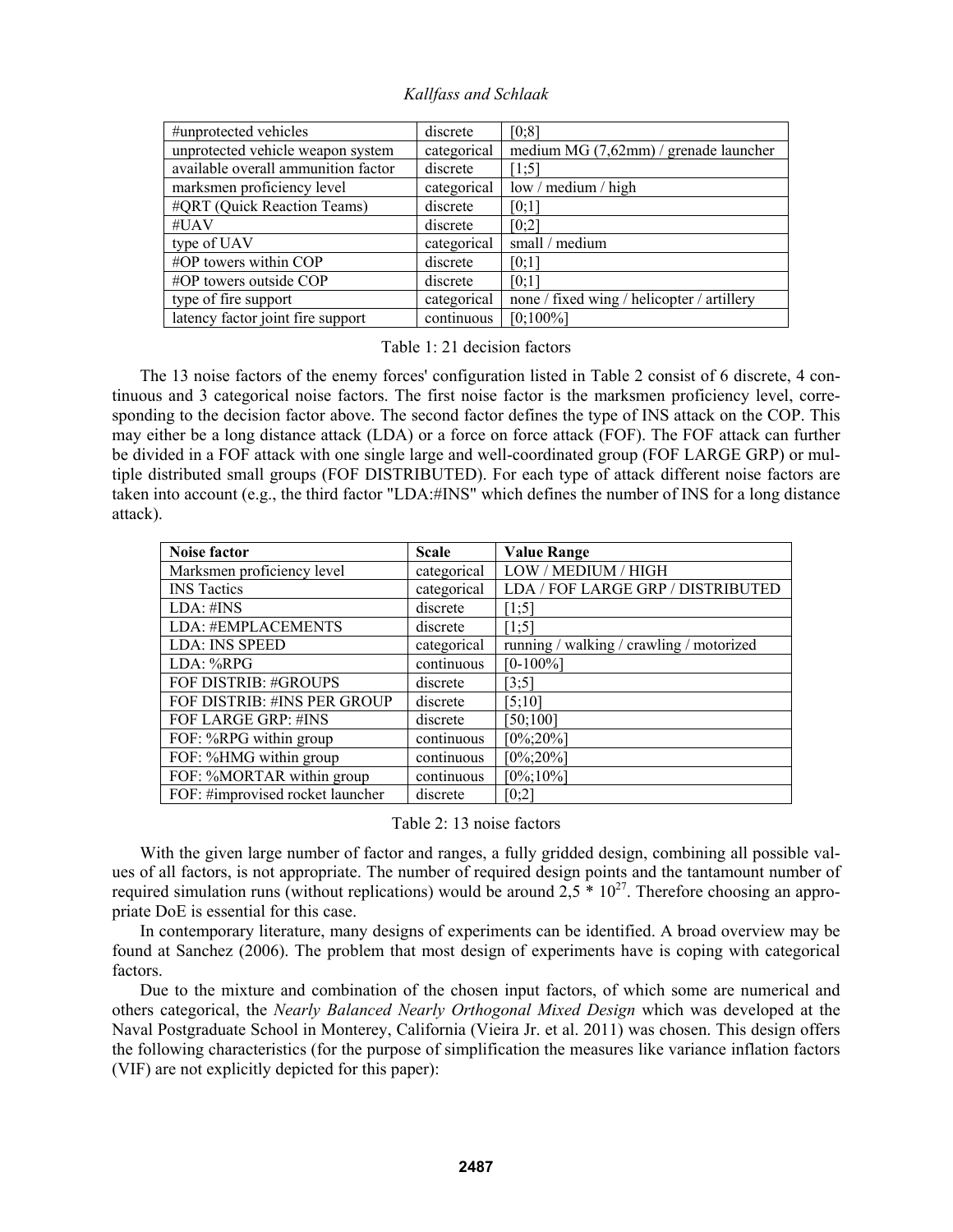- The design is mixed as at it supports different factor types (categorical, discrete and continuous) and/or different factor levels.
- The design is balanced as the number of objects in each of the levels of each column is almost equal (an imbalance less than 20% is guaranteed).
- The design is nearly orthogonal (maximum absolute pair wise correlation between any two factors (columns) is below 0.05).
- Finally, the design is characterized as efficient as the number of resulting design points is acceptable.

 As the asked questions require to run different COP setups against different INS configurations it was decided to combine two sub-designs:

- Sub-design 1: 168 design points for all 21 decision factors and
- Sub-design 2: 72 design points for all 13 noise factors.

 Both designs are finally crossed. With this resulting design, the initially calculated number of  $2.5 * 10^{27}$  design points was finally reduced to a total number of 12.096 design points. To handle stochastic processes within each simulation run, the number of replications of each design point was set to 20. This leads to a total number of simulation runs of 241.920.

# **4 RESULTS**

The scenario was implemented using the German PAXSEM simulation model and the design of experiment was processed using the German Data Farming environment. All 241.920 simulation runs have been computed on a German HPC with 512 nodes which took around 20 hours to compute the entire experiment.

 In an initial analytic step all input parameters have been verified to be in the correct range, full spacing and nearly orthogonal. The distribution of the two MOEs is as follows: the average number of own casualties has a mean of 2.2 and a standard deviation (SD) of 3.4, which is described in percentage a value of 5,2% with a standard deviation of 9.1%. The 25% quartile with 0 casualties indicates, that throughout all simulation runs at least 25% have no own casualties. 75% of all runs have 3 or less casualties.

## **4.1 1st Sub-question: Finding Most Robust COP Configurations**

To demonstrate the various possibilities in doing Data Farming analyses, two different analysis approaches have been used.

 MOE1 "percentage of blue casualties" was used in conjunction with a quadratic loss function (Loss- $Fnk = %blueCasualties<sup>2</sup>)$  to take into account both the mean value and the deviation. If both values are low, the COP configuration is robust and therefore should perform consistently well.

 The partition tree of the LossFnk in Figure 4 depicts that the major critical success factor to minimize the loss function is the number of dismounted soldiers within the COP (represented as #light MG  $&$  #rifles). If a relatively high number of dismounted soldiers are available, then the targeting precision becomes the second most important factor. This is achieved either through a larger number of precise guided rockets  $(\geq=3)$  or, if this is not possible, through a medium/high soldier proficiency level. Further splits in the partition tree did not significantly improve the coefficient of determination  $(R<sup>2</sup>)$  which is at 28%. This implies that all other factors – especially additional sensor systems like UAVs or OPs and joint fire support assets do not have a significant influence on the MOE in the given setup. Additionally regression models were deployed but they did not provide further insights.

Sub-question 1 can be answered as follows: A robust COP configuration is a large COP with at least 40 well trained soldiers well equipped with guided rockets.

 Regarding MOE2 (total number of own casualties) the data set was handled with the following restrictions: Only data points are used where the MOE2 has zero losses (any loss of soldiers was declared to be unacceptable and the COP size does not exceed 40 dismounted soldiers.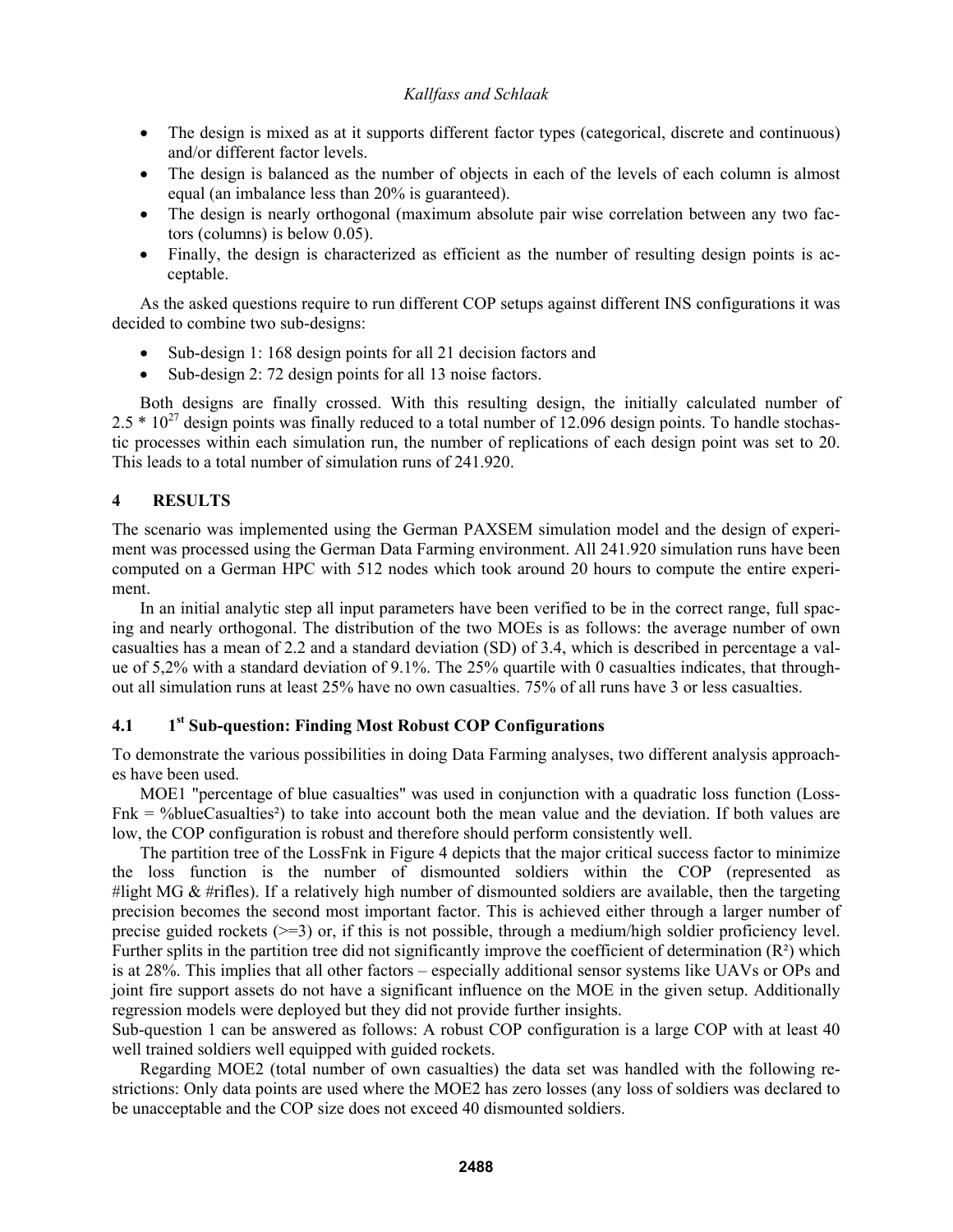

Figure 4: Regression tree for LossFnk(%blueCasualties)

 These restrictions imply a data subset which was then analyzed. This effect-based approach identified the following requirements for a mid size COP to perform consistently well, which were derived from the extant values of the decision factors:

- Ammunition factor of own forces  $\geq$  2 and number of guided rockets  $\geq$  2
- 1 medium UAV or 2 small UAVs
- Mortar tactics: 1 inside COP  $& 1$  outside COP with at least one observation tower outside COP
- $\bullet$  1 QRT
- fixed wing or artillery joint fire support available
- Low latency for joint fire assets (i.e., less than 18 minutes for artillery)

# **4.2 2nd Sub-question: Performance of the Most Robust COP Against the Most Dangerous Threat**

In order to determine the most dangerous threat, the above described approach was repeated, but this time focusing on the noise factors that have the most critical influence on the value of own casualties. The right splits of the partition tree in Figure 5 show those main influencing noise factors ( $\mathbb{R}^2$  is 90%). Casualties are more likely when opposed to a large enemy group (>60) at a high proficiency level. Another insight could be won as large enemy groups imperatively coincide with the tactics "Force on Force Large Group". Thus, force on force combat should be avoided when facing large groups.

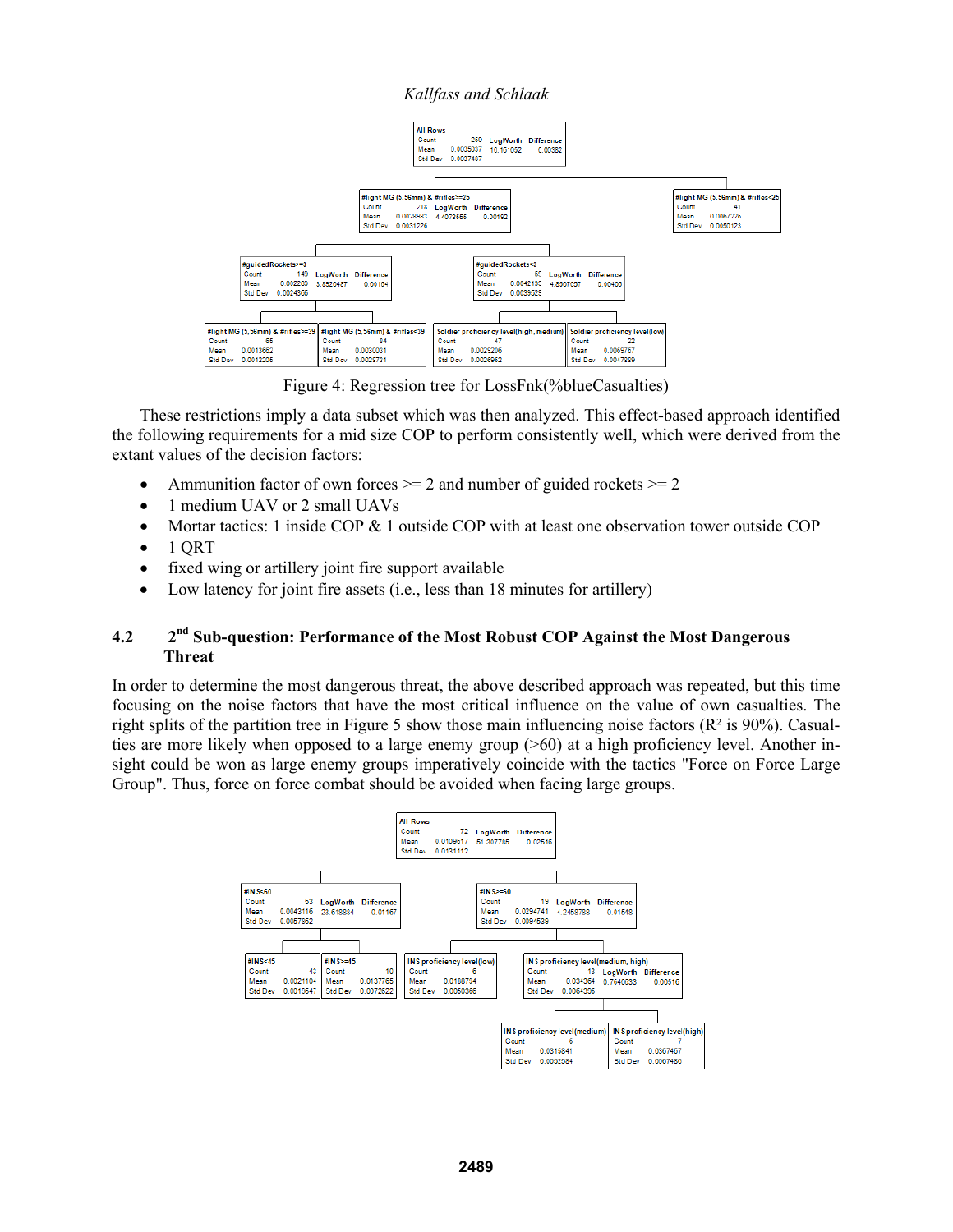## Figure 5: partition tree for the loss function (%own casualties<sup>2</sup>) by noise factors

 To calculate the performance of the most robust COP configuration against the most dangerous threat the data sample was again limited. Here the advantage of crossing the decision factor design with the noise factor design allows to directly build this subset without the need to rerun a new Data Farming experiment using a new design with adjusted factor ranges. From the resulting subset, comprising only those simulations runs leading to the desired end state, the values of the relevant MOEs were then compared to those of the overall data.

 Figure 6 shows the results of this comparison: the most robust COP can significantly reduce the mean of the total number of blue casualties compared to the average of all possible blue configurations to almost half from (nominal) 6.44 to 3.3 which represents a reduction of 68% (14.5% to 4.6%).



Figure 6: Performance of the most robust COP configuration (left) and all COP configurations (right) against the most dangerous threat

# **4.3 3rd Sub-question: Find Circumstances where Joint Fire Support can Improve the Survivability of the COP**

The 3<sup>rd</sup> sub-question was basically co-answered with the 1st sub-question. If there is a large size COP the joint fire support does not have an influence on the outcome. The COP can autonomously defeat all types of enemy attacks. But if there is only a mid size COP, the joint fire support does have a significant impact on the outcome. Then early detection of the enemy forces (i.e., UAVs and OPs are required), an early identification through the QRT and low latency times until the joint fire support is available are most decisive and hence most valuable.

#### **4.4 Discussion about the Validity of the Results**

The simulation model PAXSEM uses several methods to ensure that the model is verified, starting from simple unit tests to automated test procedures of complex scenarios. Besides that, many technical system models like the PAXSEM electro-optical sensor model are either validated or at least calibrated using real performance data. Nonetheless the validation of a whole system as agent based models is not trivial if possible at all. In this case study, a face validation of single scenario configurations was performed by military subject of matter experts (SMEs) to ensure that the scenario matches to realistic behaviors e.g.,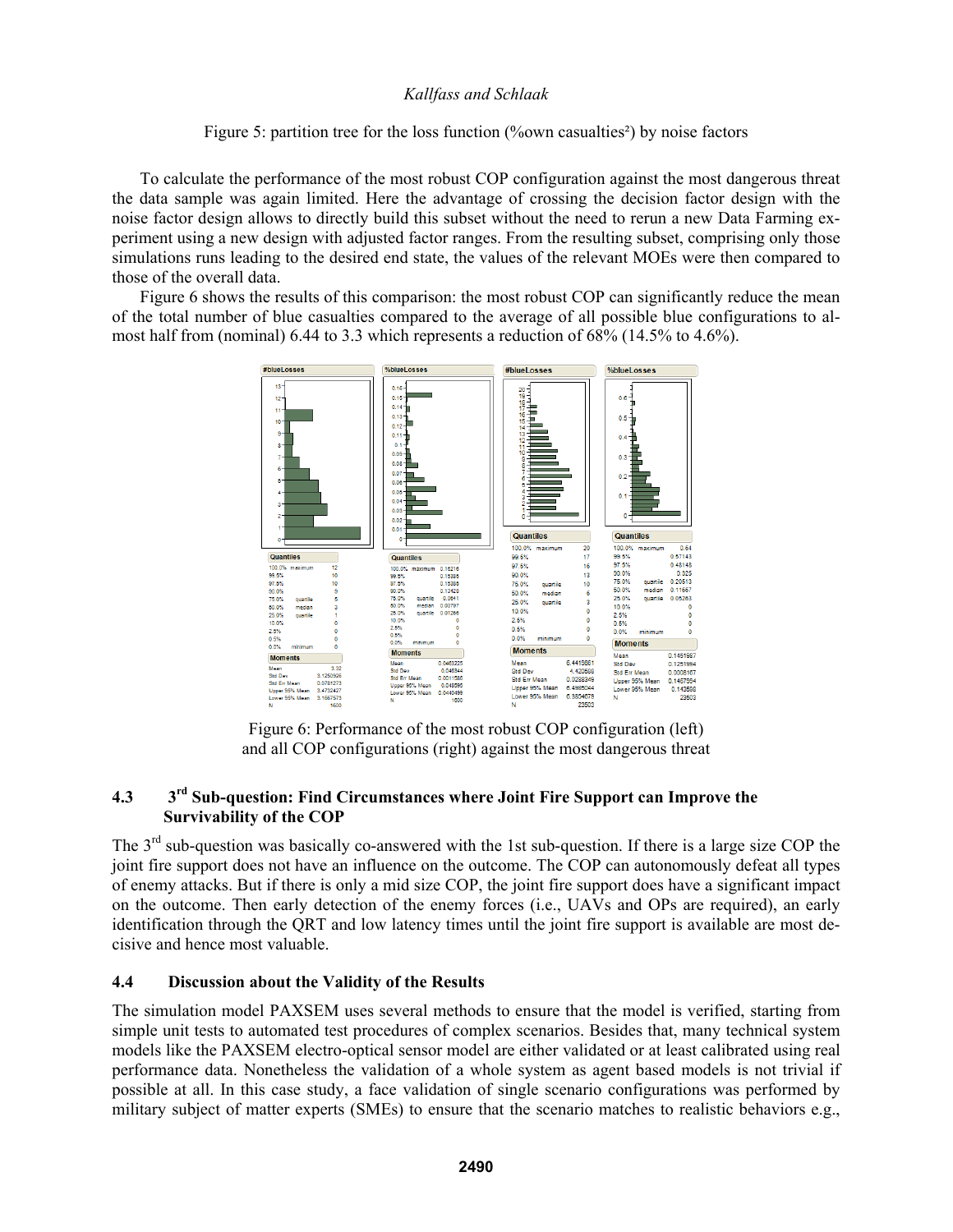threat scenarios and behaviors that are known from current missions (NATO 2002:172). This approach allows to robustly generate qualitative results whereas quantitative results need to be deliberately treated.

## **5 CONCLUSIONS**

Through the "Force Protection" case study of NATO's MSG-088 a Data Farming experiment based on an operational military question could be successfully set up and conducted in a combined NATO environment as described in this paper. All six realms of Data Farming have been integrated as compulsory elements to all Data Farming activities. Due to all the valuable inputs from experts in the military, DoE and M&S fields, it has been possible to develop and implement a realistic scenario, to define an appropriate Design of Experiment, to compute the simulation runs on an HPC and to conduct the analysis on the Data Farming results in order to finally answer the overall research question and the three subquestions of this case study.

 From an operational perspective, this project has made valuable use of the advantages of simulation applications when examining situations that are undoable in the real world due to

- safety reasons (e.g., duel situation)
- the scarcity of budgetary resources and the scarcity of materialized resources (e.g., availability of personnel / equipment for experiment purposes)
- feasibility (e.g., two party combat based on attrition)
- sense making (time-consumption to traverse all possible parameter combinations).

 The results have provided answers to the operational questions at the desired level of detail. Justified by any existing interest of operational NATO entities, an in-depth experiment along specific situations and settings would be a valid consequent step. This approach might as well involve the examination of geo-specific data of ongoing NATO missions.

 The execution of this project has offered all participating nations (irrespective their individual background) the occasion to gain insights, witness the modus operandi as regards Data Farming and evaluate the potential benefits thereof for their national type of operational problems. An outstanding benefit is related with the lowering of the barriers of entry as for participating nations with scarce resources for identification and exploitation of modern technologies. MSG-088 therefore has proved to be a valuable mediation of a complex technology undertaken in a combined and comprehensive approach.

 For all military leaders, this project represents an invitation to consider the support of simulationbased analyses for their decisions. The deeper the experimentation group can dig into the parameters of the underlying problem, the more distinct the recommendations can be. In other words: Data Farming needs serious input (i.e., assumptions, mission-specific knowledge, technical system data) in order to generate highly dependable output. Globally seen, a permanent dilemma is located in the acceptance of military leaders, rendering their input only if the hitherto perceived output is reasonable and valuable.

 This might turn out to be a vicious cycle. Hence, one is well advised to permanently work on both sides: the quality of the input and the quality of the output.

## **ACKNOWLEDGEMENTS**

CASSIDIAN Germany would like to thank all members of the NATO MSG-088 task group for their input and support on this case study. Thanks to professor Susan Sanchez and professor Paul Sanchez from NPS for their rendered support not only in the field of Design of Experiment and statistical analysis and to Lt. Col. Hélcio Vieira for providing us a customized design. Thanks also to the MSG-088 chairman Gary Horne and the NATO RTO for allowing us to go public with the details of our common case study.